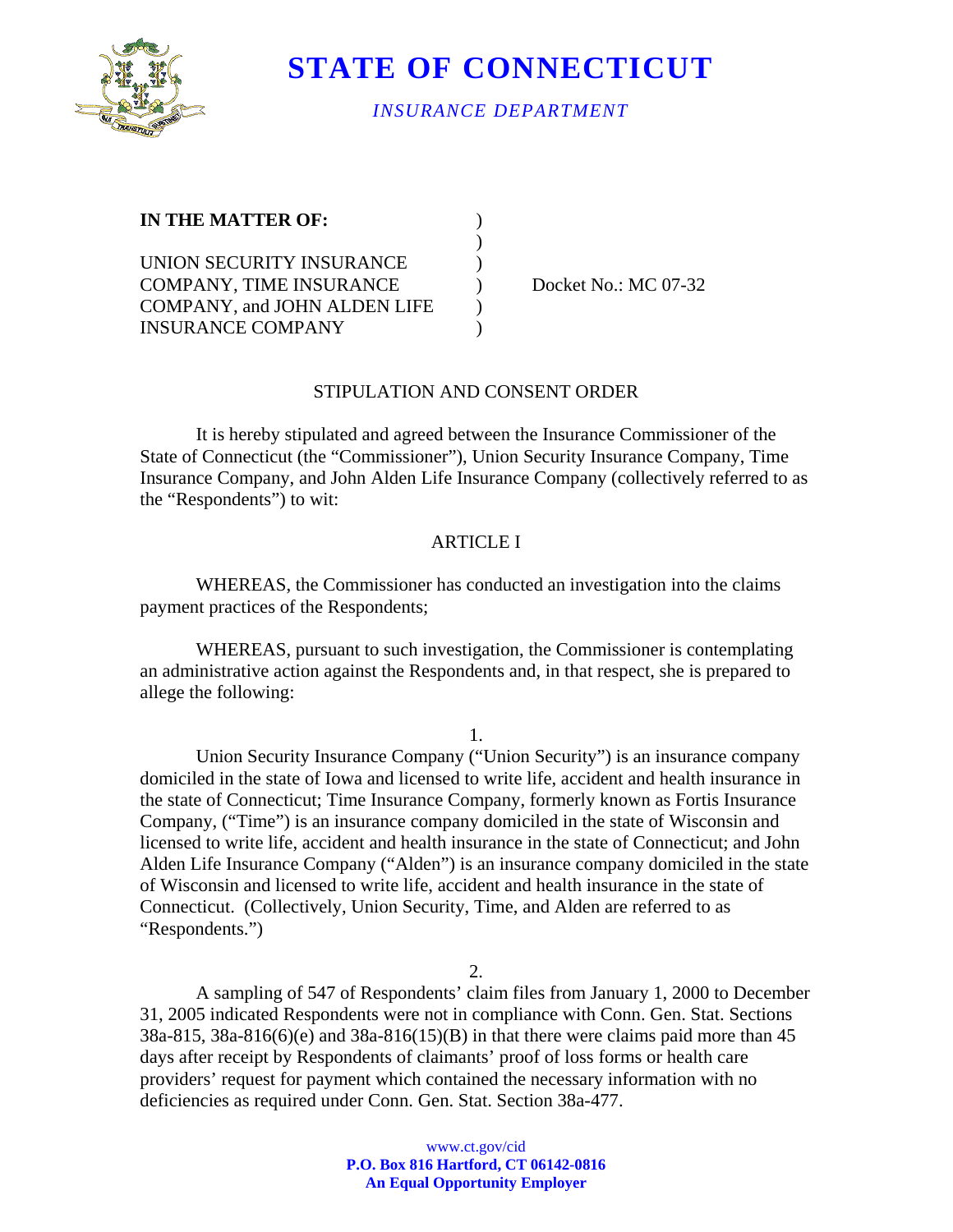A sampling of Respondents' claim files from January 1, 2000 to December 31, 2005 indicated Respondents were not in compliance with Conn. Gen. Stat. Sections 38a-815 and 38a-816(6)(c) in that there were claims that were initially delayed or denied on the basis of pre-existing conditions, but where such determinations were overturned after claimants or health care providers or representatives on their behalf appealed such decisions in an internal appeals process.

#### 4.

 A sampling of Respondents' claim files from January 1, 2000 to December 31, 2005 indicated Respondents were not in compliance with Conn. Gen. Stat. Sections 38a-815 and 38a-816(6)(f) in that there were delays in affirming or denying claims pending investigations into whether there were pre-existing conditions that would preclude payment of such claims.

5.

 A sampling of Respondents' claims files from January 1, 2000 to December 31, 2005 indicated Respondents were not in compliance with Conn. Gen. Stat. Sections 38a-815 and 38a-816(15)(A) in that interest on claims that were paid more than 45 days after receipt by Respondents of the claimants' proof of loss forms or the health care providers' requests for payment was not paid as required by such statute on 39 files totaling in excess of \$55,000.

#### ARTICLE II

 WHEREAS, Respondents have voluntarily and without delay provided restitution to consumers and medical providers of improperly denied claims and interest payments as such denials were brought to their attention in sampled files during the course of this investigation;

WHEREAS, the Respondents neither admit nor deny the allegations contained in Paragraphs one through five inclusive, of Article I of this Stipulation and Consent Order, and enter into this Stipulation prior to the Commissioner commencing any administrative proceedings, or entering any findings of fact or conclusions of law relating to the Commissioner's investigation;

WHEREAS, the Respondents have been cooperating, and will continue to cooperate, with the Commissioner's investigation;

WHEREAS, in an effort to avoid the expenses and uncertainty of litigation and/or an administrative proceeding, the Respondents, without admitting or denying the allegations contemplated by the Commissioner, agree to voluntarily waive: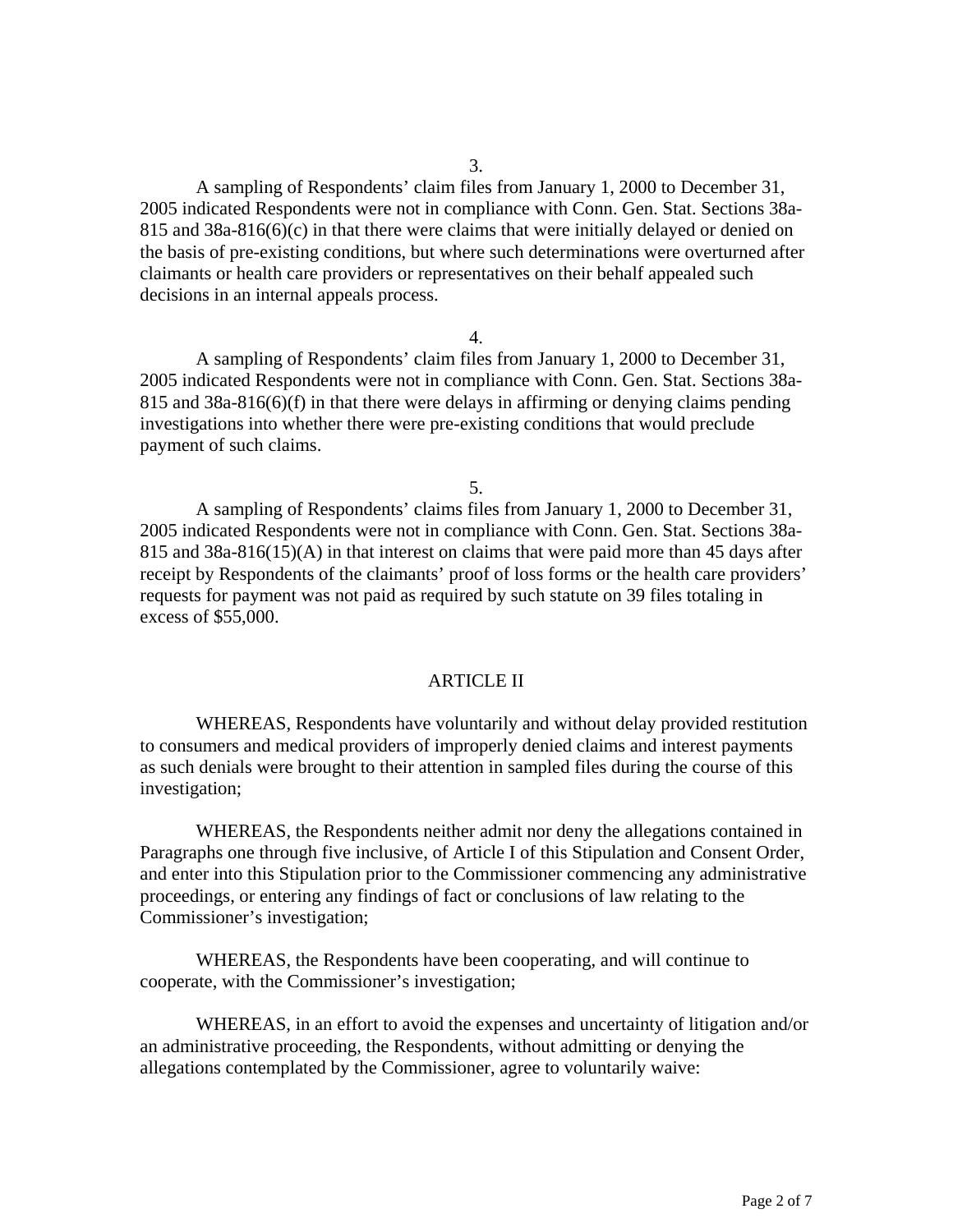- a. any right to a hearing;
- b. any requirement that the Commissioner's decision contain a statement of findings of fact and conclusions of law; and
- c. any and all rights to object to or challenge before the Commissioner or in any judicial proceedings any aspect, provision or requirement of this Stipulation and Consent Order;

WHEREAS, in an effort to avoid the expense and uncertainty of litigation and/or an administrative proceeding, the Respondents, without admitting or denying the allegations contemplated by the Commissioner, agree to the following:

- a. For a period of three years commencing from the date of execution of this Stipulation, Respondents shall provide the Commissioner with quarterly reports detailing denials for pre-existing conditions under short –term health policies and certificates issued to Connecticut residents by the Respondents; and Respondents' prompt pay statistics for Connecticut, including the percentage of claims paid more than 45 days after claims were submitted by claimants or health care providers.
- b. Respondents shall promptly submit for Commissioner's approval a written corrective action plan for health insurance claims under short-term health policies and certificates issued to Connecticut residents by the Respondents from the date of this order and in the future, including medical involvement and thorough review at the time claims are submitted and improvements in recordkeeping so the Department can readily obtain information on the relevant dates applicable to receipt and processing of information on specific claims;
- c. Respondents agree (i) to send notice to all claimants who had claims denied for pre-existing conditions under short-term health policies and certificates issued to Connecticut residents by the Respondents for the years 2001,2002, 2003, 2004, 2005, 2006 and 2007 in a communication, to be approved by the Commissioner, that will provide for reconsideration of such denial by an independent third-party reviewer; (ii) to submit such claim denials to an independent third-party reviewer selected by the Commissioner and working under the overall supervision and direction of the Commissioner; and (iii) that all costs in connection with such third-party review shall be paid by Respondents. (The process in clauses i, ii iii above is the "Compliance Audit.") The third-party reviewer shall submit a report of the Compliance Audit to the Commissioner and Respondents concurrently at the conclusion of the third-party reviews. The Commissioner reserves the right to extend the Compliance Audit to include review of rescission issues, pre-existing denials for earlier years, other individual and group health policies (in addition to short-term), and other claims issues, if warranted, in the Commissioner's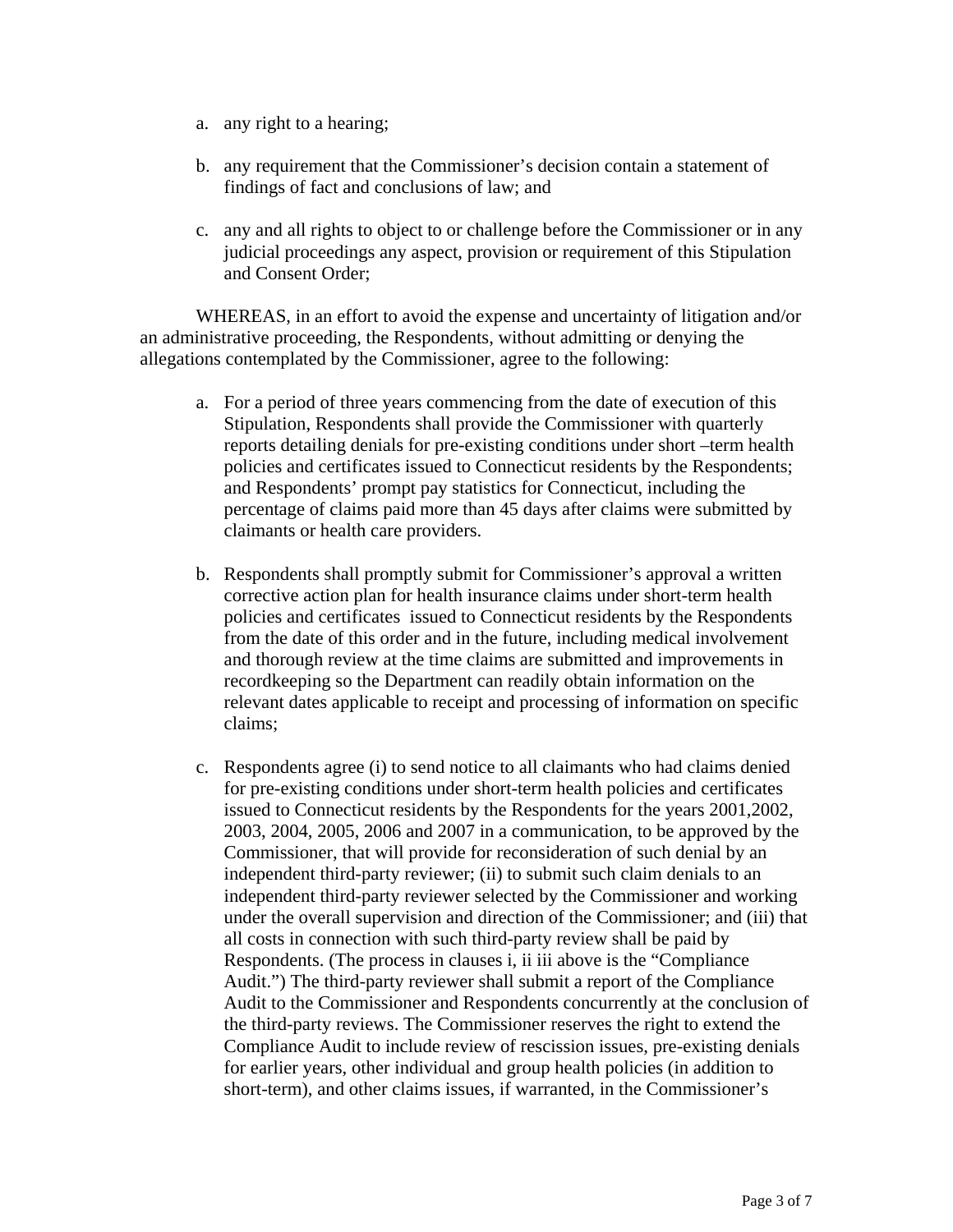determination, after the compliance audit of the denials for pre-existing conditions over the specified time period is completed. The Respondents reserve all statutory rights with respect to any such determination.

- d. Respondents shall pay claims plus interest to claimants or health care providers in instances where the Compliance Audit determines that claims were improperly denied and interest on claims that were paid late in violation of Conn. Gen. Stat. Section 38a-815 and 38a-816(15).
- e. Nothing herein shall relieve Respondents' obligations imposed by any applicable state insurance law or regulation.
- f. This Stipulation and Consent Order may be amended at the conclusion of the compliance audit to include the imposition of administrative penalties.
- g. Should the Respondents violate the Connecticut Unfair Insurance Practices Act, Connecticut insurance laws or any condition of this Stipulation, the Commissioner shall commence immediate administrative proceedings to impose administrative sanctions, up to and including revoking Respondents' insurance licenses in Connecticut, and in that respect the Commissioner may take into account the allegations contemplated in this Stipulation and Consent Order; and
- h. This Stipulation and Consent Order is not intended and may not be construed to limit the authority of the Commissioner in investigating and taking appropriate action with regard to matters that are beyond the scope of the matters that were the subject of the Department's investigation.

WHEREAS, the Commissioner will cease any and all proceedings or other administrative action related to the matters stated herein contemplated against the Respondents as of the date of execution of this Stipulation and Consent Order;

WHEREAS, it is understood and agreed that this Stipulation and Consent Order represents a compromise of disputed claims and is not to be construed as an admission of liability on the part of Respondents;

WHEREAS, this Stipulation and Consent Order shall not be construed as limiting, curtailing, preempting, restricting or otherwise modifying any rights of third parties in connection with the Respondents' activities alleged herein.

NOW THEREFORE, upon consent of the parties, it is hereby agreed and ordered:

1. That the Commissioner has jurisdiction over the Respondents and over the subject matter of this administrative proceeding;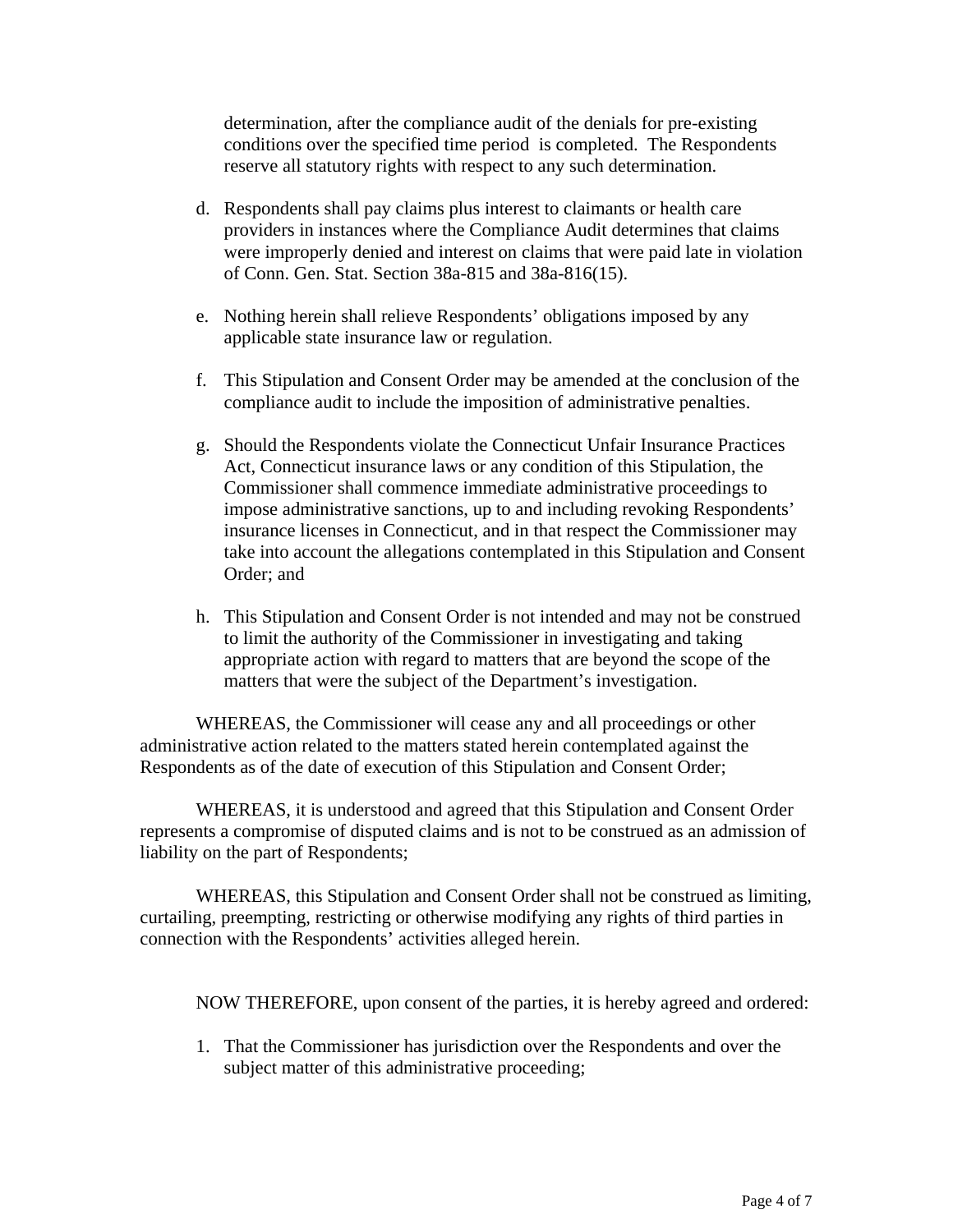- 2. That the Respondents shall for a period of three years commencing from the date of execution of this Stipulation, provide the Commissioner with quarterly reports detailing Respondents' denial of claims for pre-existing conditions under short-term health policies and certificates issued to Connecticut residents by the Respondents; and prompt pay statistics for Connecticut, including the percentage of claims paid more than 45 days after claims were submitted by claimants or health care providers;
- 3. That Respondents shall (i) send notice to all claimants who had claims denied for pre-existing conditions under short-term health policies and certificates issued to Connecticut residents by the Respondents for the years 2001,2002, 2003, 2004, 2005, 2006 and 2007 in a communication, to be approved by the Commissioner, that will provide for reconsideration of such denial by an independent third-party reviewer; (ii) submit such claim denials to an independent third-party reviewer selected by the Commissioner and working under the overall supervision and direction of the Commissioner; and (iii) that all costs in connection with such third-party review shall be paid by Respondents;
- 4. That the Respondents shall submit for Commissioner's approval a written corrective action plan for health insurance claims under short-term health policies and certificates issued to Connecticut residents by the respondents from the date of this order and in the future, including medical involvement and careful review at the time claims are submitted and improvements in recordkeeping so the Department can readily obtain information on the relevant dates applicable to receipt and processing of information on specific claims;
- 5. That the Respondents shall pay claims plus interest to claimants or health care providers in instances where the Compliance Audit determines that claims were improperly denied and interest on claims that were paid late in violation of Conn. Gen. Stat. Section 38a-815 and 38a-816(15);
- 6. That any investigation by Respondents of a claim to determine whether a preexisting condition existed at inception of the Policy under which the claim is being made shall involve a medical review prior to any decisions to deny the claim being made;
- 7. That Respondents will provide a plan to the Department to enhance their product materials in order to educate insureds on their rights to appeal as well as the steps necessary to make such appeal. At a minimum, such plan will include enhanced language regarding the fact that no coverage is provided for medical conditions existing at the time the Policy incepts;
- 8. That this Stipulation and Consent Order may be amended at the conclusion of the compliance audit to include the imposition of appropriate administrative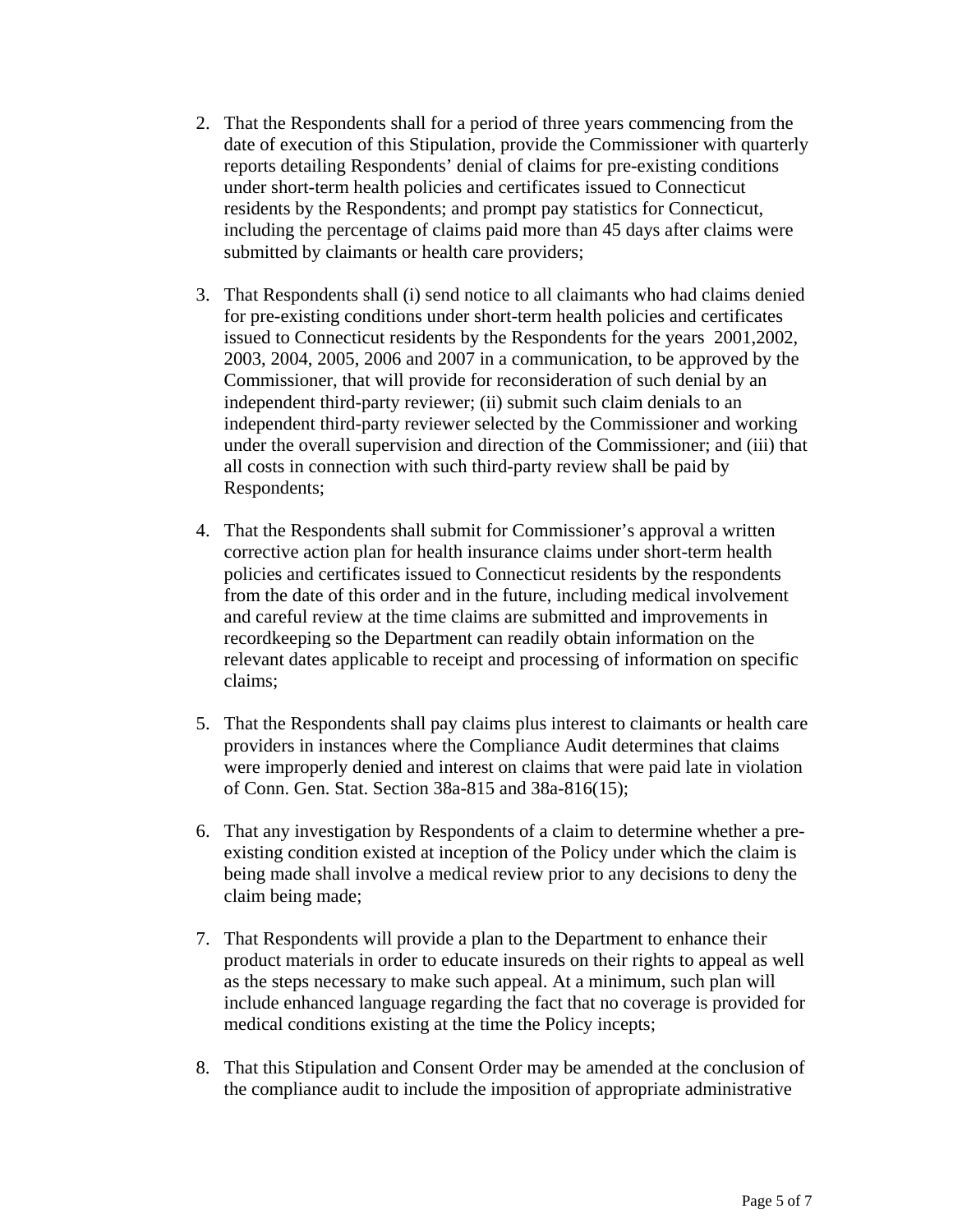penalties. The Respondents reserve all statutory rights with respect to any such action;

- 9. That, should the Respondents violate the Connecticut Unfair Insurance Practices Act, any other Connecticut insurance law or any condition of this Stipulation and Consent Order, the Commissioner shall commence immediate administrative proceedings to impose administrative sanctions, up to and including revoking their insurance licenses in Connecticut, and in that respect the Commissioner may take into account the allegations contemplated in this Stipulation; and
- 10. This Stipulation and Consent Order shall not be construed to limit the authority of the Commissioner in investigating and taking appropriate action with regard to matters that are beyond the scope of the matters that were the subject of the Department's investigation.

Consented and agreed to this \_\_\_\_\_ day of March, 2007.

# UNION SECURITY INSURANCE COMPANY

 $\mathbf{B} \mathbf{y}$ :

 Name: Title:

## TIME INSURANCE COMPANY

 $By: \_$ 

 Name: Title:

## JOHN ALDEN LIFE INSURANCE COMPANY

By: \_\_\_\_\_\_\_\_\_\_\_\_\_\_\_\_\_\_\_\_\_\_\_\_\_\_\_\_\_\_\_\_\_\_\_\_\_\_\_\_\_\_\_\_

 Name: Title: